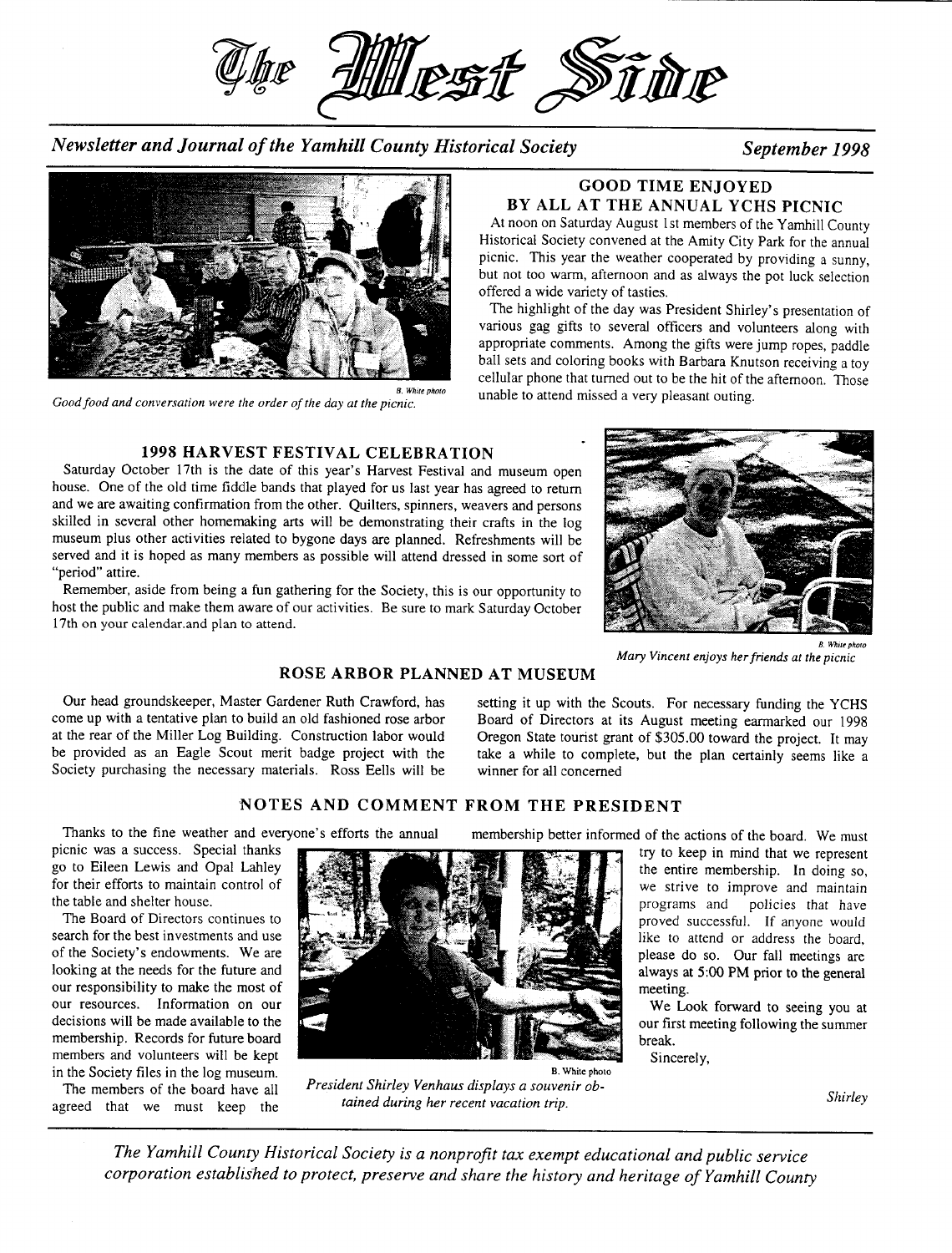# *Page 2*

### OFFICERS - 1998

President *Shirley Venhaus 472-7328* 

VP/Program *Barbara Knutson 843-2069* 

**Secretary** 

*Betty Baltzell 472-7746* 

**Treasurer** *Don Crawford 434-9843* 

**Financial Secretary**  *Lila Jackson 472-8510* 

**Corres**. Secretary *Delores Robertson 538-0767* 

**Board of Directors** 

*John White 665-5376* 

*Ed Roghair 472-6909* 

*Robert Kuykendall 662-3354* 

> *Dan Linscheid 843-2625*

Volunteer Coordinator *Maxine Willinms 472-4547* 

Librarian *Olive Merry Johnson 472-6070* 

Newsletter

*}ohn White 665-5376* 

Car Pool Coordinator *Joanne Watts 835-5893* 

### **MUSEUM HOURS**

*605 Market Street Lafayette Oregon Phone: 864-2308* 

*June 1 to Aug 31: Fri &-Sun 1 to 4 PM Sat 10AM to 4 PM* 

*Sept I to May 31: Sat-Sun 1 to 4 PM*   $\overline{or}$ *By Appointment* 

### **ANNUAL DUES**

*\$7.50 per person Mail to: Financial Secty 2430 North Baker McMinnville'OR* 

*97128* 

### **OUR LADY AT THE TELEPHONE** Joanne Watter is another of our members who serves in the background.

Source way is another of our members who serves in the background. She organized and heads up the telephone committee along with arranging ride sharing to our meetings. Also, her floral decorations for last year's Harvest Festival as well as some of our recent potluck dinners deserve a special note of praise.  $\Lambda$  native of Mebraska, Joanne came to Oregon in 1965 with her husband in 1965 with her husband in 1965 with her husband in 1965 with her husband in 1965 with her husband in 1965 with her husband in 1965 with her husband

 $\frac{1}{2}$  matrix of ricolaska, joanne came to Oregon in 1965 with her husband Glen and three children. The Family located themselves on a farm in the McMinnville area and soon became part of the community. In October 1999 Glen and Joanne will mark their 50th wedding anniversary.<br>In addition to the YCHS Joanne is also active in the Yamhill County

 $\frac{1}{2}$  and  $\frac{1}{2}$  County researching her family  $\frac{1}{2}$  and  $\frac{1}{2}$  and  $\frac{1}{2}$  and  $\frac{1}{2}$  and  $\frac{1}{2}$  and  $\frac{1}{2}$  and  $\frac{1}{2}$  and  $\frac{1}{2}$  and  $\frac{1}{2}$  and  $\frac{1}{2}$  and  $\frac{1}{2}$  and  $\frac{1}{2}$  and always very willing to help of  $P$ . Since enjoys researching her family and is always very willing to help others do the same. An interesting project she has recently undertaken is compiling the histories of Yamhill County Civil<br>War veterans.  $F_{\text{m}}$  for and friends mean a lot to  $J$ 

moment to chat with them.

# **FERRY PHOTO RECEIVED**

At the August 2nd Hewitt/Cooper/Matheny family reunion Don Rivara presented an 18x22 inch framed 1860s photo of the Wheatland Ferry to the YCHS. On hand to receive it on our behalf was librarian  $\frac{1}{2}$  merry to receive it on our behalf was hibrarian can).<br>nn). y:<br>22 Wheatland Ferry was established on a regular

basis in 1944 by Daniel Mathematica on a regular basis in 1844 by Daniel Matheny and the present craft is the fourth to be named in his honor.

### **N E W MEMBER S**  We welcome the following new members and look

for the forward them at  $\frac{1}{2}$  for  $\frac{1}{2}$  for  $\frac{1}{2}$  for a set of  $\frac{1}{2}$ forward to seeing them at our activities:<br>Beki Hayes - McMinnville  $R_{\text{max}}$   $\sum_{i=1}^{n}$   $\sum_{i=1}^{n}$  $\mathbb{R}^2$  -  $\mathbb{R}^2$  -  $\mathbb{R}^2$  -  $\mathbb{R}^2$  -  $\mathbb{R}^2$  -  $\mathbb{R}^2$ Marilyn Ready - Seattle<br>Matthew Warrix - McMinnville

# 1860 CENSUS REPRINT

Don Crawford has completed electronic digital scanning of the old 1860 census pages. Using this process fuzzy old mimeographed pages are transcoot razzy or infinite a sharp pages are trans- $\frac{3}{2}$  and  $\frac{3}{2}$  variable prior to read format. Only experience to  $\frac{3}{2}$ Johnson is now conducting proof reading prior to placing the final product on sale at the museum.

### **MEMBE R INPU T NEEDE D**

Among several other artifacts received for the musevering severing outer antifacts received for the mu- $\frac{1}{2}$  collection of the late  $\frac{1}{2}$ bottle collection of the late Art Fryer generously donated by his widow Grace. Some may remember Art for his teaching days at Mac High.

While several of these old bottles are generic and do not relate directly to Yamhill County, it is felt the water  $\frac{1}{2}$  are part of the heritage. Membership community, it is felt they are part of the heritage. Membership comment is requested as to how this collection might best be displayed. Also, as mentioned in the last issue, the  $B_0$  as including in the fast issue, the some of the other exhibits as well.

### **A N D POTLUC K DINNE R AND POTLUCK DINNER**

The place and time are the Sheridan American Legion Hall at 6:30 PM on Tuesday September 8th. Presenting the program for the evening will be County Surveyor and YCHS member Dan Linscheid who will discuss the history behind some local road and place names. Start the fall season by bringing potluck fare, table service and a guest to what *Promises to be an enjoyable evening. (The Legion Hall is on Bridge Street one block north of Main)* 

### SUMMER MUSEUM VISITORS and in

Eileen Lewis reports a near record number of individual visitors to the museum this past summer. In addition to those from the local or Portland metropolitan area, there were guests from Germany, Massachusetts, West Virginia, Mississippi, Oklahoma (2 different parties), Arizona and several from California and Washington. Groups were well represented also with the Yamhill County Genealogical Society, Baptist Church, Golden Rule Club, Amity Cub Scouts and an unidentified senior group of 9 persons touring the facilities.

In light of recent larger bequests the Board of Directors will take up at its September meeting establishment of an investment program aimed at providing a degree of future financial security for the organization. Requirements and goals for both the long<br>and short term will also be discussed at this time..



Margeurite Lewis<br>Miles Robertson

B . While phoio

**B**. White photo *Joanne displays her smile* at the August 1 YCHS picnic



# *Remember, A Red Dot on Your Address Label Means Your Dues are Due*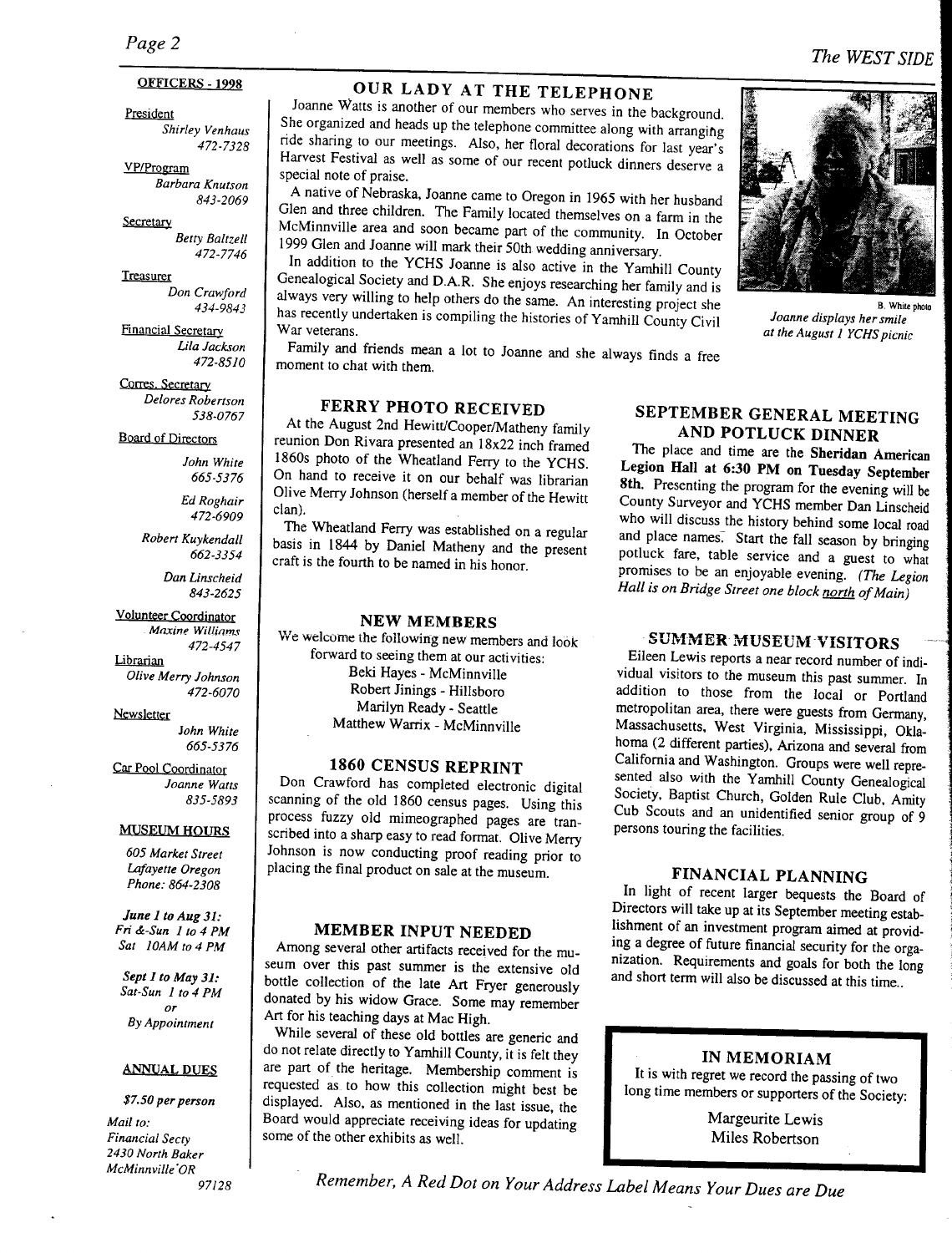quickly became aware of the situation and most, like school principal R. W. Kirk, elected to remain spectators out of respect for the armed lookouts outside. A Mrs. McDaniels who lived in a small house directly behind the bank endured the blasts by hiding under a bed with her two daughters. Isaac Vinson was returning home on Washington Street after working late when one of the lookouts shouted "Get out of this or I'll put a hole in you!" following up his command with a shot fired in Vinson's direction. Isaac lost no time in responding as directed. Reverend S. W. Potter had

## **A FAILE D BANK ROBBER Y AT NEWBER G**  *by John White*

ometime shortly after midnight  $\Box$ on Sunday October 18th 1903 a group of men stopped in front of the Bank of Newberg on First and Washington Streets. Two or three of them forced open the front door while at least two more, armed with rifles, took up lookout positions in the shadows outside the building.

Once inside the robbers made their way across the lobby and past the teller cage to the vault room. Electing to not attempt entry by breaking through the heavy steel door, they attacked the eighteen inch brick and concrete vault wall<br>with sledgehammers. After with sledgehammers. nearly two hours of smashing and



*The Bank of Newberg building as it appeared about 1900* 

a bit of cursing, the burglars were able to gain access to the vault room. Their demolition work for the evening was not yet over however as the bank kept its cash in a formidable steel safe within the vault. It had been the very latest in secure design at the time of its purchase ten years earlier.  $\mu$  robbers placed and explosive charge on the same safety charge on the same safety charge on the safe on the function of  $\mu$ 

The robbers placed an explosive charge on the safe, in the fuse and exited the building. When reentering after the blast they found the concussion had blown open the heavy steel vault room door from the inside making access much easier, but the safe itself remained unopened and relatively unharmed. Once more the robbers set off another charge only to find the strong box again remained solidly intact. In fact, no less than a total of nine attempts to blast open the safe occurred over about a thirty minute period and all produced the same result. Although somewhat battered and bent by its ordeal, the safe had performed its intended pose admirably. The community becomes the community because they had not more likely because they had not had no

Perhaps becoming disgusted, or more likely because they had no more explosives, the thwarted safecrackers abandoned their project and departed the scene. They barely had time to disappear into the darkness before the city fire bell began ringing and the entire community came to life.

As the citizens rushed to the business district in search of a fire, they were warned by neighbors of the bank building to take cover as the armed robbery might still be in progress. After several minutes without any sign of the bandits, a group of men including bank cashier, J. C. Colcord, cautiously entered the building. Enduring thick smoke and an acrid explosive odor, they found the interior a shambles of fallen plaster and other debris. Needless to say they were relieved to discover the battered safe unopened. The building was then cordoned off awaiting a full investigation by authorities the following morning.

Probably the first to learn of the attempted robbery were two of three Maxfield siblings (two brothers and their sister) who rented quarters above the bank. Miss Maxfield and one of her brothers were awakened about 12:30 by the sledgehammer noise below, but upon observing an armed lookout from the window, declined to risk going for help. When the nine explosions began slightly after 2.00 a.m., they were terrified the building might collapse around them. Amazingly, the other Maxfield brother slept through the entire episode prompting the Newberg GRAPHIC of October 23rd to suggest "Gabriel will have to give an extra toot for his benefit on the day that's coming."<br>The noise of the explosions awoke several neighbors who

loaded his pistol and was preparing to go for help when the shot fired at Mr. Vinson whistled down the street. At this point the prediction with the entire matter was better left in the raction wisely decided.

hands of the Almighty.<br>Henry Austin and his son Arthur did make an attempt to alert the community. Arthur was dispatched to the electric light plant with instructions to wake the engineer who slept there and have him turn on the street lights (normally turned off at 10 p.m.). The lad was then to head for the city hall and start ringing the fire bell. In the meantime Henry would cautiously crawl to a position near the bank. Their plan was that the noise of the bell would scare off the intruders, and with the street lights on, Henry might be able to identify them. This effort fell apart when Arthur arrived at the light plant to find the engineer gone and then at city hall discovered the robbers, in anticipation of such an occurrence, had removed the fire bell rope. Scrambling to the top of the bell tower Arthur managed to finally sound a belated alarm about the time the empty handed gang crossed the city limits in the direction of Compty nanaod gang

The next day town marshal Joe Woods along with detectives from the insurance and safe companies conducted an investigation. It was determined that the explosive employed had been nitro-glycerin, but the robbers were not experienced with its use. Only very small amounts of this explosive are required to produce the desired results while larger charges usually send the force in directions not intended. These robbers had used far too much in each of the nine blasts as evidenced by blowing out the locked heavy steel vault room door while inflicting only minimal damage upon the target object inside. As to the identity of the miscreants. Marshal Woods was able to uncover but two clues: One safecracker was heard to call another "Bob" and footprints left by one of the lookouts indicated he had enormous feet.

Once the on-scene investigation was completed, the battered safe was hauled to the blacksmith shop at 108 S Meridian Street where it was opened under the watchful eye of Mr. Colcord and other bank officials. The contents were secure and undamaged.

Although their escape route was later traced through Scholls to the edge of Portland, the inept safecrackers were never apprehended. The Bank of Newberg interior was soon replastered, the vault door repaired and a brand new safe installed. Finally, for the next seventy years the sturdy old safe remained in service as an iron cleaning bench at the blacksmith shop.